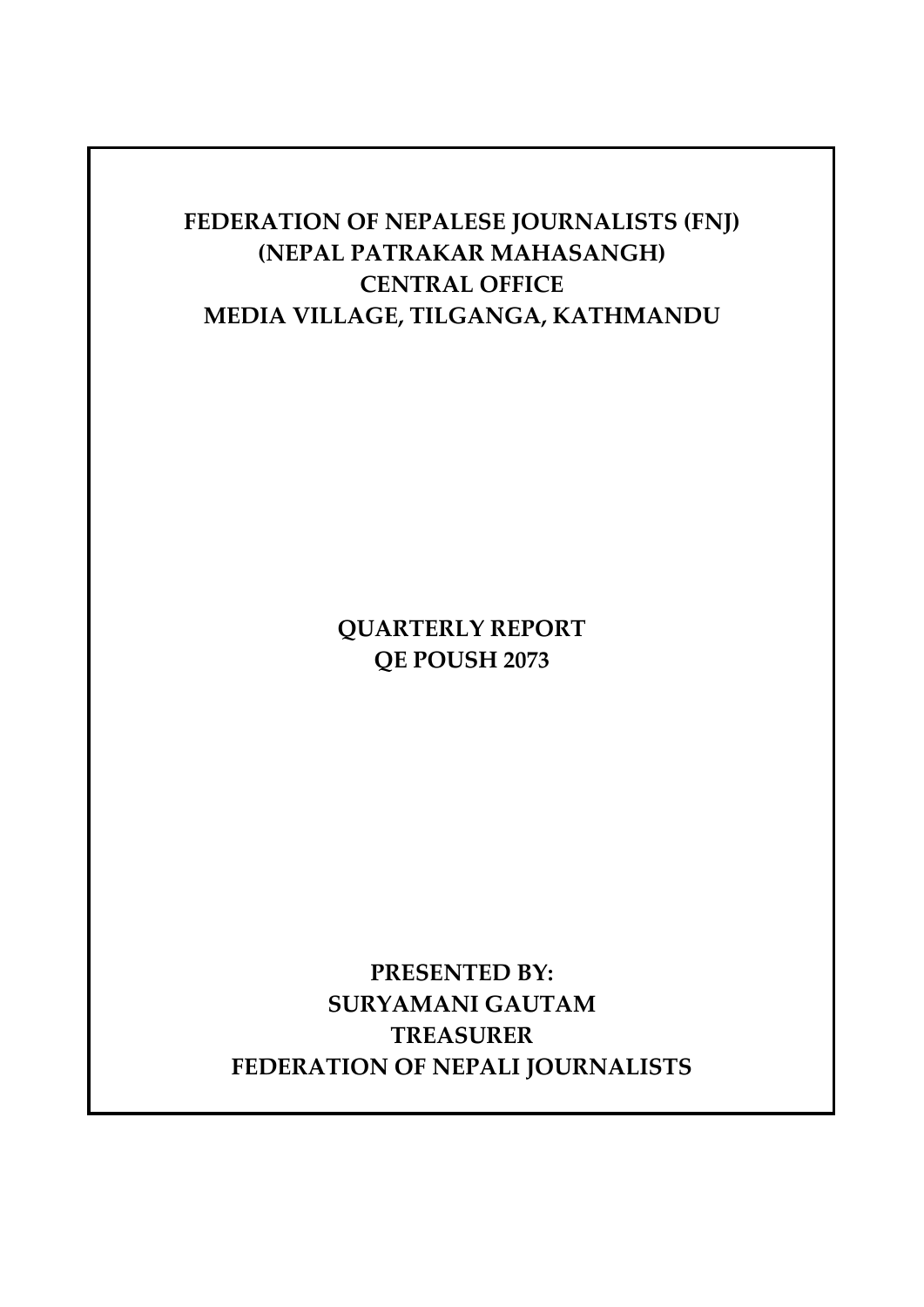## **Federation of Nepali Journalist (FNJ) Fund Accountabilty Statement for 1st Kartik 2073- 29 Poush 2073 (17 October 2016 to 13 January 2017) Media Village, Tilganga, Kathmandu**

| Income                     | Sch            | Amount              | <b>Expenses</b>                                    | Sch | Amount        |
|----------------------------|----------------|---------------------|----------------------------------------------------|-----|---------------|
| Opening Cash               |                |                     | 142.00 Journalist Treatment Support                | 5   | 205,980.00    |
| Opening Bank               | 1              |                     | 19,917,931.86 Office Administration Expenses       | 6   | 1,095,631.23  |
| Internal income            | $\overline{2}$ | 964,850.00          | International Alert-RTV Project Expenses           |     | 427,788.00    |
| Interest Income            | 3              |                     | 105,396.22 IFJ Project Expenses                    | 8   | 209,942.43    |
| Income-IFJ                 |                |                     | 207,771.87 UNESCO-RTI Project Expenses             | 9   | 90,863.22     |
| Income-International Alert |                |                     | 1,304,813.58 Patrakar Chatrabritti Santati Sahayog | 10  | 100,000.00    |
| Income-Motherland USA      |                |                     | 80,000.00 Shikshya Patrakarita                     | 11  | 957,540.49    |
| Funds NAEJA-Sanjay Neupane |                |                     | 1,147,209.80 Motherland USA Puraskar               | 12  | 114,337.12    |
| Funds-Mamta Bohara         | 4              |                     | 833,000.00 Jestha Nagarik Samman Britti            | 13  | 24,000.00     |
| Funds-Motherland USA       |                |                     | 1,000,000.00 TDS Expenses                          | 14  | 39,533.70     |
| Other Income               |                | 77,154.53           | Funds NAEJA-(Transferred to Ishan/Arahdhya         |     |               |
|                            |                |                     | Accounts-Chhildren of Late Sanjaya Neupane)        |     | 1,147,209.80  |
|                            |                |                     | 10th CCM meeting (Palpa)                           |     | 196,266.00    |
|                            |                |                     | 11th CCM meeting (KTM)                             |     | 198,356.49    |
|                            |                |                     | Closing Cash                                       |     | 6,161.00      |
|                            |                |                     | Closing Bank                                       | 15  | 20,824,660.38 |
|                            |                |                     |                                                    |     |               |
| <b>Total</b>               |                | 25,638,269.86 Total |                                                    |     | 25,638,269.86 |

Sujan Singh Karki **Surya Mani Gautam Cautam** Cipir Magar **Nagar** Dr.Mahendra Bista

Finance Officer Treasurer Treasurer Ceneral Secretary President

………………………….…………………………………………………… ……………………………… ………………………………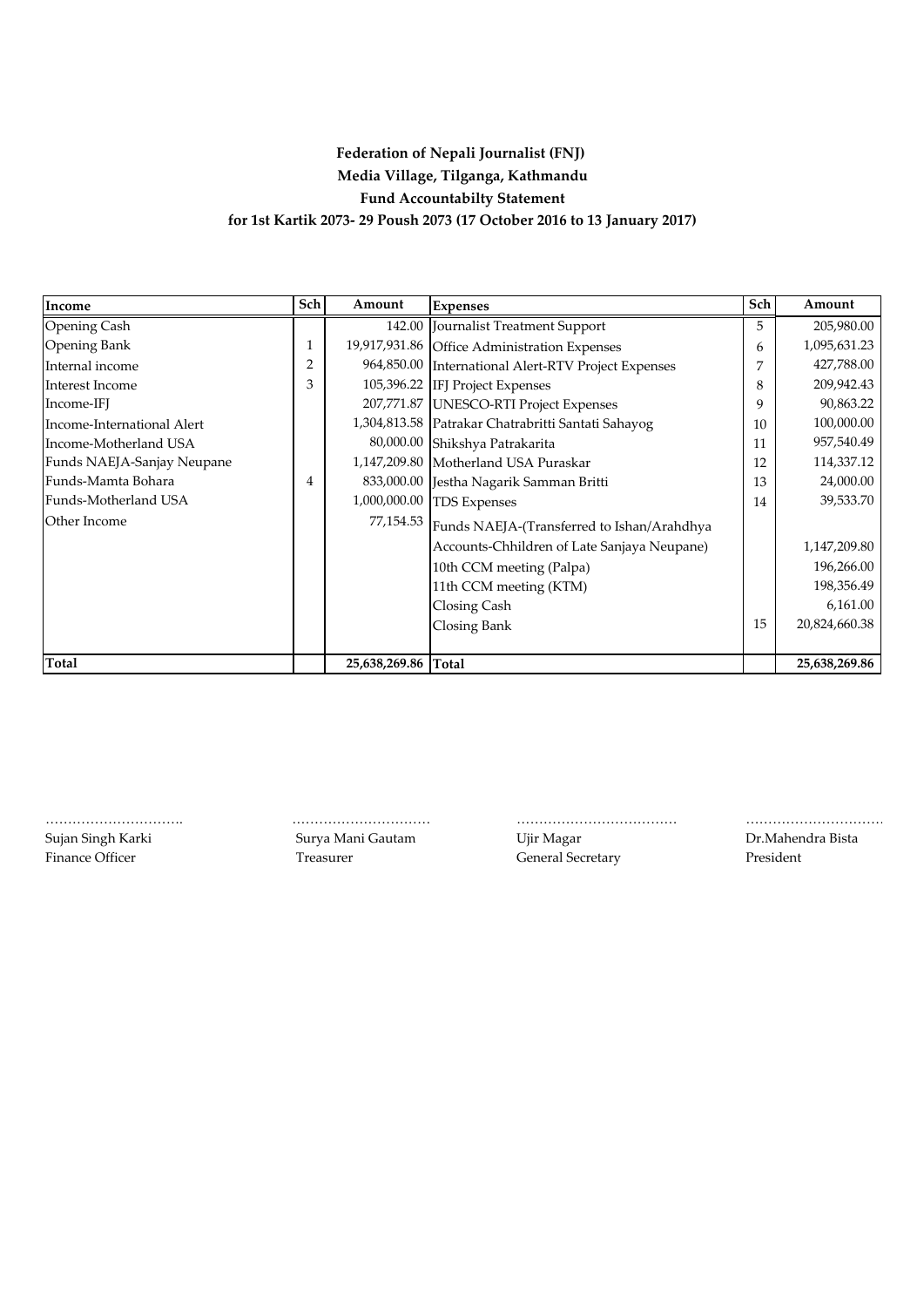## **Schedules to Financial Position Federation of Nepali Journalist (FNJ) Nepal, Kathmandu Media Village, Tilganga, Kathmandu for the QE ended 29 Poush 2073 (17 October 2016 to 13 January 2017)**

| <b>Opening Bank Balance</b>           | Sch-1         |
|---------------------------------------|---------------|
| Particulars                           | Amount        |
| ADBL A/C-13380011                     | 260,486.02    |
| <b>ADBL-Fixed Deposit</b>             | 10,000,000.00 |
| BOKL A/C-2287524 (Core)               | 798,108.79    |
| <b>BOKL A/c-8524</b>                  | 941,349.85    |
| BOKLA/C-13100132                      | 1,281,163.10  |
| Prabhu Bank-Fixed Deposit             | 103,600.00    |
| Kumari Bank A/C-01015240404010616     | 14,250.72     |
| Kumari Bank A/C-31825024              | 59,823.48     |
| Nepal Bangladesh A/C-001036352        | 8,648.37      |
| Nepal Bangladesh A/C-070031           | 612,621.93    |
| Nepal Bank A/C-0217710005024          | 1,961,913.01  |
| NIBL A/C-20252645                     | 2,967,354.48  |
| NMB A/C-00100001341                   | 684,998.80    |
| Prabhu Bank A/C-02100100194701000001  | 196,836.82    |
| Prabhu Bank A/C-05100100296499000001  | 21,490.89     |
| Standard Chartered A/C-8559601        | 5,285.60      |
| Total                                 | 19,917,931.86 |
|                                       |               |
| Internal income                       | Sch-2         |
| Particulars                           | Amount        |
| ID Card Income                        | 35,750.00     |
| Kalyan Kosh Income                    | 614,800.00    |
| Membership Fee Income                 | 314,300.00    |
| Total                                 | 964,850.00    |
|                                       |               |
| <b>Interest Income</b>                | Sch-3         |
| Particulars                           | Amount        |
| Interest Income-ADB1                  | 91,371.57     |
| Interest Income-BOKL 2287524          | 10,322.93     |
| Interest Income-BOKL 8524             | 3,701.72      |
| Total                                 | 105,396.22    |
|                                       |               |
| Funds-Mamta Bohara                    | Sch-4         |
| Particulars                           | Amount        |
| FNJ-Far Western (Prakash Bikram Shah) | 300,000.00    |
| Tagera Hanghe Limbu                   | 5,000.00      |
| FNJ-Jajarokot (Janak KC)              | 5,000.00      |
| Ram Prasad Dahal                      | 3,000.00      |
| Bharat Raj Pokhrel                    | 2,000.00      |
| Press Council                         | 250,000.00    |
| BhanuBhakta Acharya                   | 40,000.00     |
| Nepal Khelkudh Patrakar Manch-NSJF    | 28,000.00     |
| FNJ-UK (Bhagirath Yogi)               | 200,000.00    |
| Total                                 | 833,000.00    |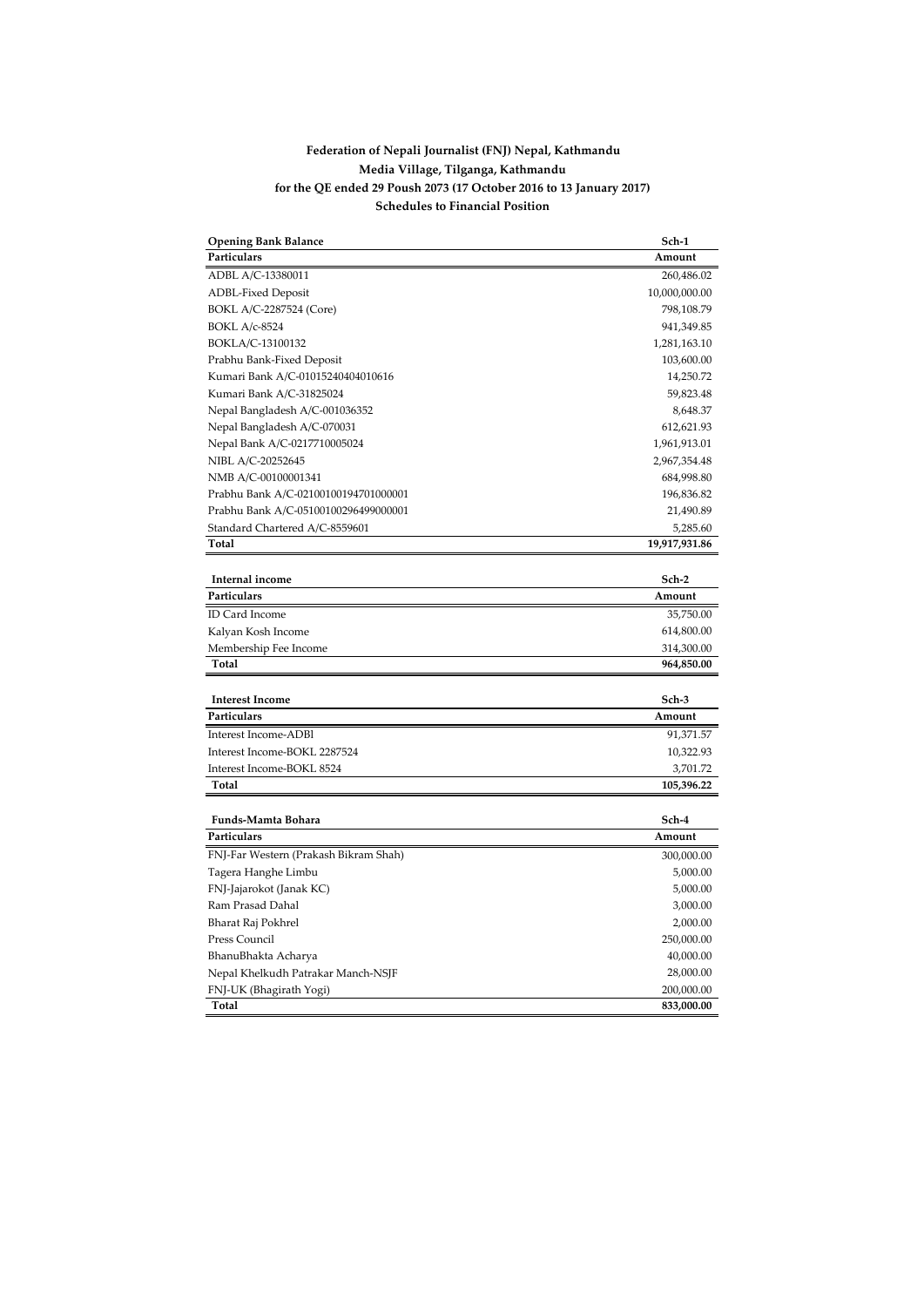| <b>Journalist Treatment Support</b> | Sch-5      |
|-------------------------------------|------------|
| Particulars                         | Amount     |
| Financial Aid-Banarsi Sharma        | 7,000.00   |
| Financial Aid-Biswo Kirat           | 7,000.00   |
| Financial Aid-Dilip Lama (NAEJA)    | 52,980.00  |
| Financial Aid-Dipak Sapkota         | 10,000.00  |
| Financial Aid Japendraraj Baidhya   | 7,000.00   |
| Financial Aid-Karna Bohara          | 50,000.00  |
| Financial Aid-Lal Dhoj Lama         | 10,000.00  |
| Financial Aid-Lilamani Acharya      | 10,000.00  |
| Financial Aid-Madan Gautam          | 7,000.00   |
| Financial Aid-Nepal Bhusan Neupane  | 7,000.00   |
| Financial Aid-Ram Gopal Baisya      | 10,000.00  |
| Financial Aid-Shivaraj Dhunghana    | 8,000.00   |
| Financial Aid-Srijana Subedi        | 10,000.00  |
| Financial Aid-Anjan Khadka          | 10,000.00  |
| Total                               | 205,980.00 |

| <b>Office Administration Expenses</b>                                          | Sch-6        |
|--------------------------------------------------------------------------------|--------------|
| Particulars                                                                    | Amount       |
| <b>CIT</b> Expenses                                                            | 26,790.00    |
| Office Expenses (Hom Shreshta-Suchana Bhibag Canteen)                          | 12,985.00    |
| Office Cleaning                                                                | 3,272.00     |
| Office Kitchen (Tea/Sugar/Tea Masala/Gas)                                      | 11,771.53    |
| Office Stationery (Photocpy Paper/Files/Pen/Other Stationery Items)-Jay Ganesh |              |
| Suppliers                                                                      | 41,685.98    |
| Printing, Photocopy & Stationary (Jay Ganesh Suppliers-Old Payment)            | 44,638.55    |
| Postage & Courier                                                              | 50.00        |
| Repairs & Maintainence (Computer Repairs of Bhuwan Karki/Shova Bidari/Sheshraj |              |
| Khatiwada)                                                                     | 16,584.00    |
| Staff Salary (Kartik/Mangshir/Poush)                                           | 608,400.00   |
| Travelling-Local (Bhojraj Ghimire & Other Staff)                               | 9,326.00     |
| Bon Vehilces (Different Programme)                                             | 43,770.00    |
| Sanghathan Samiti Meeting Allowance                                            | 10,400.00    |
| Siddhartha Food Land-Various Official Programme                                | 19,533.24    |
| Sanghathan Samiti Meeting Exp-Resenditial                                      | 68,684.00    |
| <b>Bank Charges</b>                                                            | 1,168.25     |
| Electricity Expenses (Kartik & Mangshir)                                       | 11,008.32    |
| Adcrew Media (AGM-Card/ Card Holder/Banner/Other Certificates)                 | 70,286.00    |
| Certificate-NAEJA                                                              | 1,187.00     |
| Flex-Badhai/Shubhakamana                                                       | 1,831.00     |
| Welcome Expenses for Chinese Delegates (Bhojan Griha)                          | 59,706.02    |
| Telephone & Communication (Bhadra/Asoj/Kartik)                                 | 24,645.24    |
| Water Expenses (Asoj/Kartik/Mangshir)                                          | 7,909.10     |
| Total                                                                          | 1,095,631.23 |
|                                                                                |              |
| <b>International Alert-RTV Project Expenses</b>                                | Sch-7        |
| Particulars                                                                    | Amount       |
| Staff Salary-International Alert (OCT/NOV/DEC)                                 | 225,432.00   |
| IA-Dialouge Training (Hotel Makalu-Birgunj)                                    | 52,705.00    |
| IA-Dialouge Training (FNJ-Sunsari)                                             | 47,770.00    |
| IA-Dialouge Training (FNJ-Rupandehi)                                           | 72,286.00    |
| IA-Travelling (Adhikari Travels-Biranagar to Bhedetar)                         | 18,965.00    |
| IA-Travelling (Local Travel)                                                   | 10,630.00    |
| Total                                                                          | 427,788.00   |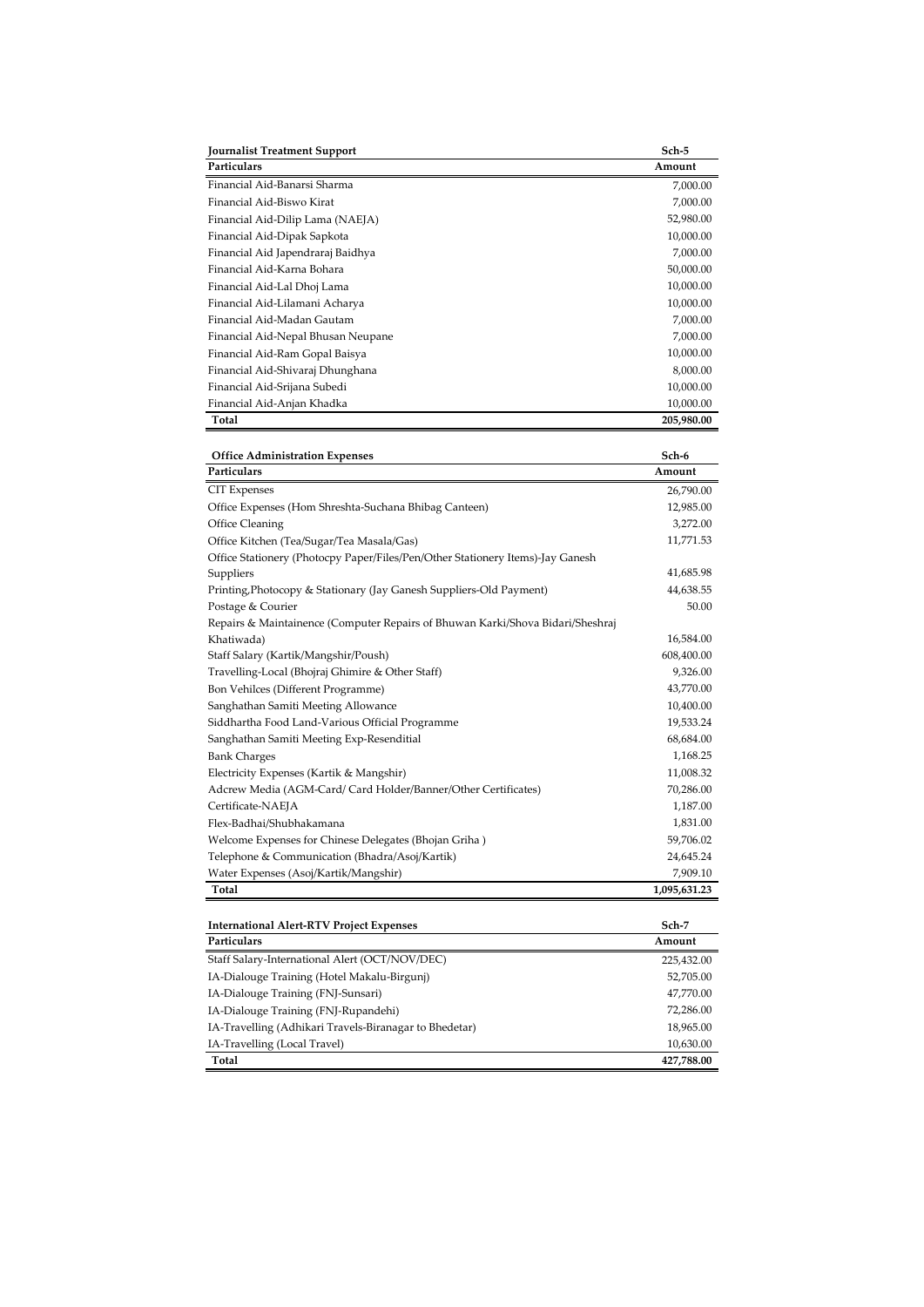| Particulars<br>Amount<br>IFJ-Membership Fee (Paid to Ujjal Acharya)<br>6,000.00<br>IFJ-Welcome./Bidai Programme (Hotel Summit)<br>203,942.43<br>Total<br>209,942.43<br>Sch-9<br><b>UNESCO-RTI Project Expenses</b><br>Particulars<br>Amount<br>RTI-Article Writting Expenses (Sujan Timsina)<br>3,000.00<br>RTI-Article Writting Expenses (Dhan Bahadur Puri)<br>6,000.00<br>RTI-Award Distribution Programme (Stationery Items-Jay Ganesh Suppliers)<br>2,952.75<br>RTI-Suchana Hak Tatha Khoj Patrakarita-Flex (Adcrew Media)<br>7,008.22<br>RTI-Suchana Hak Tatha Khoj Patrakarita-Stationery (Jay Ganesh Suppliers)<br>4,252.25<br>RTI-Suchana Hak Tatha Khoj Patrakarita-Dhurba Lamsal (Resource Person)<br>12,750.00<br>RTI-Suchana Hak Tatha Khoj Patrakarita-Shankar Khanal (Resource Person)<br>12,750.00<br>RTI-Suchana Hak Tatha Khoj Patrakarita-Gokarna Bhatta (Resource Person)<br>12,750.00<br>RTI-Suchana Hak Tatha Khoj Patrakarita-Yagga Sharma (Resource Person)<br>5,100.00<br>Travelling-RTI (Subash Adhikari-Adhikari Travels)<br>24,300.00<br>Total<br>90,863.22<br>Patrakar Chatrabritti Santati Sahayog<br>Sch-10<br>Particulars<br>Amount<br>Anita Ghimire<br>50,000.00<br>Sarita Chhetri<br>50,000.00<br>Total<br>100,000.00<br><b>Sch-11</b><br>Shikshya Patrakarita<br>Particulars<br>Amount<br>Shikshya Patrakarita Committee-Hari Narayan Gautam<br>6,800.00<br>Shikshya Patrakarita Committee-Jhalak Gairhe<br>6,800.00<br>Shikshya Patrakarita Committee-Prakash Bikram Shah<br>6,800.00<br>Shikshya Patrakarita Puraskar (FM, Paper, Central, Regional, Lekhanbritti)<br>605,000.00<br>Shikshya Patrakarita Puraskar-Frame (Patan Glass Store)<br>34,131.49<br>Shikshya Patrakarita-Technical Samiti<br>28,000.00<br>Shikshya Patrakarita Evalutaion Committee-Rumuneration<br>59,500.00<br>Shikshya Patrikarita-Travelling Allowance (Committee Member)<br>63,000.00<br>Shikshya Patrikarita-Khana/Khaja/Tea<br>33,787.00<br>Shikshya Patrikarita-Travelling Allowance (For Puraskrit People)<br>81,422.00<br>Shikshya Patrikarita-Lunch Packets (Bagmati Sweets)<br>32,300.00<br>Total<br>957,540.49<br>Motherland USA Puraskar<br><b>Sch-12</b><br>Particulars<br>Amount<br>Motherland USA Puraskar-Babita Basnet<br>40,000.00<br>Motherland USA Puraskar-Dhirendra Premharsi<br>40,000.00<br>Motherland USA Puraskar-Khaja (Siddhartha Foodland)<br>21,157.12<br>Motherland USA Puraskar-SammanPatra (SuperMetal Centre)<br>12,265.00<br>Flex-Motherland Puraskar<br>915.00<br>Total<br>114,337.12<br>Sch-13<br>Jestha Nagarik Samman Britti<br>Particulars<br>Amount<br>Dambar Bahadur Thapa (Sunsari)<br>12,000.00<br>Krishna Binodh Lamsal (Bhojpur)<br>12,000.00<br>Total<br>24,000.00 | <b>IFJ</b> Expenses | Sch-8 |
|----------------------------------------------------------------------------------------------------------------------------------------------------------------------------------------------------------------------------------------------------------------------------------------------------------------------------------------------------------------------------------------------------------------------------------------------------------------------------------------------------------------------------------------------------------------------------------------------------------------------------------------------------------------------------------------------------------------------------------------------------------------------------------------------------------------------------------------------------------------------------------------------------------------------------------------------------------------------------------------------------------------------------------------------------------------------------------------------------------------------------------------------------------------------------------------------------------------------------------------------------------------------------------------------------------------------------------------------------------------------------------------------------------------------------------------------------------------------------------------------------------------------------------------------------------------------------------------------------------------------------------------------------------------------------------------------------------------------------------------------------------------------------------------------------------------------------------------------------------------------------------------------------------------------------------------------------------------------------------------------------------------------------------------------------------------------------------------------------------------------------------------------------------------------------------------------------------------------------------------------------------------------------------------------------------------------------------------------------------------------------------------------------------------------------------------------------------------------------------------------------------------------------------------------------------------------------------------------------------------------------------------------------------------------------------------------------------------------------------|---------------------|-------|
|                                                                                                                                                                                                                                                                                                                                                                                                                                                                                                                                                                                                                                                                                                                                                                                                                                                                                                                                                                                                                                                                                                                                                                                                                                                                                                                                                                                                                                                                                                                                                                                                                                                                                                                                                                                                                                                                                                                                                                                                                                                                                                                                                                                                                                                                                                                                                                                                                                                                                                                                                                                                                                                                                                                                  |                     |       |
|                                                                                                                                                                                                                                                                                                                                                                                                                                                                                                                                                                                                                                                                                                                                                                                                                                                                                                                                                                                                                                                                                                                                                                                                                                                                                                                                                                                                                                                                                                                                                                                                                                                                                                                                                                                                                                                                                                                                                                                                                                                                                                                                                                                                                                                                                                                                                                                                                                                                                                                                                                                                                                                                                                                                  |                     |       |
|                                                                                                                                                                                                                                                                                                                                                                                                                                                                                                                                                                                                                                                                                                                                                                                                                                                                                                                                                                                                                                                                                                                                                                                                                                                                                                                                                                                                                                                                                                                                                                                                                                                                                                                                                                                                                                                                                                                                                                                                                                                                                                                                                                                                                                                                                                                                                                                                                                                                                                                                                                                                                                                                                                                                  |                     |       |
|                                                                                                                                                                                                                                                                                                                                                                                                                                                                                                                                                                                                                                                                                                                                                                                                                                                                                                                                                                                                                                                                                                                                                                                                                                                                                                                                                                                                                                                                                                                                                                                                                                                                                                                                                                                                                                                                                                                                                                                                                                                                                                                                                                                                                                                                                                                                                                                                                                                                                                                                                                                                                                                                                                                                  |                     |       |
|                                                                                                                                                                                                                                                                                                                                                                                                                                                                                                                                                                                                                                                                                                                                                                                                                                                                                                                                                                                                                                                                                                                                                                                                                                                                                                                                                                                                                                                                                                                                                                                                                                                                                                                                                                                                                                                                                                                                                                                                                                                                                                                                                                                                                                                                                                                                                                                                                                                                                                                                                                                                                                                                                                                                  |                     |       |
|                                                                                                                                                                                                                                                                                                                                                                                                                                                                                                                                                                                                                                                                                                                                                                                                                                                                                                                                                                                                                                                                                                                                                                                                                                                                                                                                                                                                                                                                                                                                                                                                                                                                                                                                                                                                                                                                                                                                                                                                                                                                                                                                                                                                                                                                                                                                                                                                                                                                                                                                                                                                                                                                                                                                  |                     |       |
|                                                                                                                                                                                                                                                                                                                                                                                                                                                                                                                                                                                                                                                                                                                                                                                                                                                                                                                                                                                                                                                                                                                                                                                                                                                                                                                                                                                                                                                                                                                                                                                                                                                                                                                                                                                                                                                                                                                                                                                                                                                                                                                                                                                                                                                                                                                                                                                                                                                                                                                                                                                                                                                                                                                                  |                     |       |
|                                                                                                                                                                                                                                                                                                                                                                                                                                                                                                                                                                                                                                                                                                                                                                                                                                                                                                                                                                                                                                                                                                                                                                                                                                                                                                                                                                                                                                                                                                                                                                                                                                                                                                                                                                                                                                                                                                                                                                                                                                                                                                                                                                                                                                                                                                                                                                                                                                                                                                                                                                                                                                                                                                                                  |                     |       |
|                                                                                                                                                                                                                                                                                                                                                                                                                                                                                                                                                                                                                                                                                                                                                                                                                                                                                                                                                                                                                                                                                                                                                                                                                                                                                                                                                                                                                                                                                                                                                                                                                                                                                                                                                                                                                                                                                                                                                                                                                                                                                                                                                                                                                                                                                                                                                                                                                                                                                                                                                                                                                                                                                                                                  |                     |       |
|                                                                                                                                                                                                                                                                                                                                                                                                                                                                                                                                                                                                                                                                                                                                                                                                                                                                                                                                                                                                                                                                                                                                                                                                                                                                                                                                                                                                                                                                                                                                                                                                                                                                                                                                                                                                                                                                                                                                                                                                                                                                                                                                                                                                                                                                                                                                                                                                                                                                                                                                                                                                                                                                                                                                  |                     |       |
|                                                                                                                                                                                                                                                                                                                                                                                                                                                                                                                                                                                                                                                                                                                                                                                                                                                                                                                                                                                                                                                                                                                                                                                                                                                                                                                                                                                                                                                                                                                                                                                                                                                                                                                                                                                                                                                                                                                                                                                                                                                                                                                                                                                                                                                                                                                                                                                                                                                                                                                                                                                                                                                                                                                                  |                     |       |
|                                                                                                                                                                                                                                                                                                                                                                                                                                                                                                                                                                                                                                                                                                                                                                                                                                                                                                                                                                                                                                                                                                                                                                                                                                                                                                                                                                                                                                                                                                                                                                                                                                                                                                                                                                                                                                                                                                                                                                                                                                                                                                                                                                                                                                                                                                                                                                                                                                                                                                                                                                                                                                                                                                                                  |                     |       |
|                                                                                                                                                                                                                                                                                                                                                                                                                                                                                                                                                                                                                                                                                                                                                                                                                                                                                                                                                                                                                                                                                                                                                                                                                                                                                                                                                                                                                                                                                                                                                                                                                                                                                                                                                                                                                                                                                                                                                                                                                                                                                                                                                                                                                                                                                                                                                                                                                                                                                                                                                                                                                                                                                                                                  |                     |       |
|                                                                                                                                                                                                                                                                                                                                                                                                                                                                                                                                                                                                                                                                                                                                                                                                                                                                                                                                                                                                                                                                                                                                                                                                                                                                                                                                                                                                                                                                                                                                                                                                                                                                                                                                                                                                                                                                                                                                                                                                                                                                                                                                                                                                                                                                                                                                                                                                                                                                                                                                                                                                                                                                                                                                  |                     |       |
|                                                                                                                                                                                                                                                                                                                                                                                                                                                                                                                                                                                                                                                                                                                                                                                                                                                                                                                                                                                                                                                                                                                                                                                                                                                                                                                                                                                                                                                                                                                                                                                                                                                                                                                                                                                                                                                                                                                                                                                                                                                                                                                                                                                                                                                                                                                                                                                                                                                                                                                                                                                                                                                                                                                                  |                     |       |
|                                                                                                                                                                                                                                                                                                                                                                                                                                                                                                                                                                                                                                                                                                                                                                                                                                                                                                                                                                                                                                                                                                                                                                                                                                                                                                                                                                                                                                                                                                                                                                                                                                                                                                                                                                                                                                                                                                                                                                                                                                                                                                                                                                                                                                                                                                                                                                                                                                                                                                                                                                                                                                                                                                                                  |                     |       |
|                                                                                                                                                                                                                                                                                                                                                                                                                                                                                                                                                                                                                                                                                                                                                                                                                                                                                                                                                                                                                                                                                                                                                                                                                                                                                                                                                                                                                                                                                                                                                                                                                                                                                                                                                                                                                                                                                                                                                                                                                                                                                                                                                                                                                                                                                                                                                                                                                                                                                                                                                                                                                                                                                                                                  |                     |       |
|                                                                                                                                                                                                                                                                                                                                                                                                                                                                                                                                                                                                                                                                                                                                                                                                                                                                                                                                                                                                                                                                                                                                                                                                                                                                                                                                                                                                                                                                                                                                                                                                                                                                                                                                                                                                                                                                                                                                                                                                                                                                                                                                                                                                                                                                                                                                                                                                                                                                                                                                                                                                                                                                                                                                  |                     |       |
|                                                                                                                                                                                                                                                                                                                                                                                                                                                                                                                                                                                                                                                                                                                                                                                                                                                                                                                                                                                                                                                                                                                                                                                                                                                                                                                                                                                                                                                                                                                                                                                                                                                                                                                                                                                                                                                                                                                                                                                                                                                                                                                                                                                                                                                                                                                                                                                                                                                                                                                                                                                                                                                                                                                                  |                     |       |
|                                                                                                                                                                                                                                                                                                                                                                                                                                                                                                                                                                                                                                                                                                                                                                                                                                                                                                                                                                                                                                                                                                                                                                                                                                                                                                                                                                                                                                                                                                                                                                                                                                                                                                                                                                                                                                                                                                                                                                                                                                                                                                                                                                                                                                                                                                                                                                                                                                                                                                                                                                                                                                                                                                                                  |                     |       |
|                                                                                                                                                                                                                                                                                                                                                                                                                                                                                                                                                                                                                                                                                                                                                                                                                                                                                                                                                                                                                                                                                                                                                                                                                                                                                                                                                                                                                                                                                                                                                                                                                                                                                                                                                                                                                                                                                                                                                                                                                                                                                                                                                                                                                                                                                                                                                                                                                                                                                                                                                                                                                                                                                                                                  |                     |       |
|                                                                                                                                                                                                                                                                                                                                                                                                                                                                                                                                                                                                                                                                                                                                                                                                                                                                                                                                                                                                                                                                                                                                                                                                                                                                                                                                                                                                                                                                                                                                                                                                                                                                                                                                                                                                                                                                                                                                                                                                                                                                                                                                                                                                                                                                                                                                                                                                                                                                                                                                                                                                                                                                                                                                  |                     |       |
|                                                                                                                                                                                                                                                                                                                                                                                                                                                                                                                                                                                                                                                                                                                                                                                                                                                                                                                                                                                                                                                                                                                                                                                                                                                                                                                                                                                                                                                                                                                                                                                                                                                                                                                                                                                                                                                                                                                                                                                                                                                                                                                                                                                                                                                                                                                                                                                                                                                                                                                                                                                                                                                                                                                                  |                     |       |
|                                                                                                                                                                                                                                                                                                                                                                                                                                                                                                                                                                                                                                                                                                                                                                                                                                                                                                                                                                                                                                                                                                                                                                                                                                                                                                                                                                                                                                                                                                                                                                                                                                                                                                                                                                                                                                                                                                                                                                                                                                                                                                                                                                                                                                                                                                                                                                                                                                                                                                                                                                                                                                                                                                                                  |                     |       |
|                                                                                                                                                                                                                                                                                                                                                                                                                                                                                                                                                                                                                                                                                                                                                                                                                                                                                                                                                                                                                                                                                                                                                                                                                                                                                                                                                                                                                                                                                                                                                                                                                                                                                                                                                                                                                                                                                                                                                                                                                                                                                                                                                                                                                                                                                                                                                                                                                                                                                                                                                                                                                                                                                                                                  |                     |       |
|                                                                                                                                                                                                                                                                                                                                                                                                                                                                                                                                                                                                                                                                                                                                                                                                                                                                                                                                                                                                                                                                                                                                                                                                                                                                                                                                                                                                                                                                                                                                                                                                                                                                                                                                                                                                                                                                                                                                                                                                                                                                                                                                                                                                                                                                                                                                                                                                                                                                                                                                                                                                                                                                                                                                  |                     |       |
|                                                                                                                                                                                                                                                                                                                                                                                                                                                                                                                                                                                                                                                                                                                                                                                                                                                                                                                                                                                                                                                                                                                                                                                                                                                                                                                                                                                                                                                                                                                                                                                                                                                                                                                                                                                                                                                                                                                                                                                                                                                                                                                                                                                                                                                                                                                                                                                                                                                                                                                                                                                                                                                                                                                                  |                     |       |
|                                                                                                                                                                                                                                                                                                                                                                                                                                                                                                                                                                                                                                                                                                                                                                                                                                                                                                                                                                                                                                                                                                                                                                                                                                                                                                                                                                                                                                                                                                                                                                                                                                                                                                                                                                                                                                                                                                                                                                                                                                                                                                                                                                                                                                                                                                                                                                                                                                                                                                                                                                                                                                                                                                                                  |                     |       |
|                                                                                                                                                                                                                                                                                                                                                                                                                                                                                                                                                                                                                                                                                                                                                                                                                                                                                                                                                                                                                                                                                                                                                                                                                                                                                                                                                                                                                                                                                                                                                                                                                                                                                                                                                                                                                                                                                                                                                                                                                                                                                                                                                                                                                                                                                                                                                                                                                                                                                                                                                                                                                                                                                                                                  |                     |       |
|                                                                                                                                                                                                                                                                                                                                                                                                                                                                                                                                                                                                                                                                                                                                                                                                                                                                                                                                                                                                                                                                                                                                                                                                                                                                                                                                                                                                                                                                                                                                                                                                                                                                                                                                                                                                                                                                                                                                                                                                                                                                                                                                                                                                                                                                                                                                                                                                                                                                                                                                                                                                                                                                                                                                  |                     |       |
|                                                                                                                                                                                                                                                                                                                                                                                                                                                                                                                                                                                                                                                                                                                                                                                                                                                                                                                                                                                                                                                                                                                                                                                                                                                                                                                                                                                                                                                                                                                                                                                                                                                                                                                                                                                                                                                                                                                                                                                                                                                                                                                                                                                                                                                                                                                                                                                                                                                                                                                                                                                                                                                                                                                                  |                     |       |
|                                                                                                                                                                                                                                                                                                                                                                                                                                                                                                                                                                                                                                                                                                                                                                                                                                                                                                                                                                                                                                                                                                                                                                                                                                                                                                                                                                                                                                                                                                                                                                                                                                                                                                                                                                                                                                                                                                                                                                                                                                                                                                                                                                                                                                                                                                                                                                                                                                                                                                                                                                                                                                                                                                                                  |                     |       |
|                                                                                                                                                                                                                                                                                                                                                                                                                                                                                                                                                                                                                                                                                                                                                                                                                                                                                                                                                                                                                                                                                                                                                                                                                                                                                                                                                                                                                                                                                                                                                                                                                                                                                                                                                                                                                                                                                                                                                                                                                                                                                                                                                                                                                                                                                                                                                                                                                                                                                                                                                                                                                                                                                                                                  |                     |       |
|                                                                                                                                                                                                                                                                                                                                                                                                                                                                                                                                                                                                                                                                                                                                                                                                                                                                                                                                                                                                                                                                                                                                                                                                                                                                                                                                                                                                                                                                                                                                                                                                                                                                                                                                                                                                                                                                                                                                                                                                                                                                                                                                                                                                                                                                                                                                                                                                                                                                                                                                                                                                                                                                                                                                  |                     |       |
|                                                                                                                                                                                                                                                                                                                                                                                                                                                                                                                                                                                                                                                                                                                                                                                                                                                                                                                                                                                                                                                                                                                                                                                                                                                                                                                                                                                                                                                                                                                                                                                                                                                                                                                                                                                                                                                                                                                                                                                                                                                                                                                                                                                                                                                                                                                                                                                                                                                                                                                                                                                                                                                                                                                                  |                     |       |
|                                                                                                                                                                                                                                                                                                                                                                                                                                                                                                                                                                                                                                                                                                                                                                                                                                                                                                                                                                                                                                                                                                                                                                                                                                                                                                                                                                                                                                                                                                                                                                                                                                                                                                                                                                                                                                                                                                                                                                                                                                                                                                                                                                                                                                                                                                                                                                                                                                                                                                                                                                                                                                                                                                                                  |                     |       |
|                                                                                                                                                                                                                                                                                                                                                                                                                                                                                                                                                                                                                                                                                                                                                                                                                                                                                                                                                                                                                                                                                                                                                                                                                                                                                                                                                                                                                                                                                                                                                                                                                                                                                                                                                                                                                                                                                                                                                                                                                                                                                                                                                                                                                                                                                                                                                                                                                                                                                                                                                                                                                                                                                                                                  |                     |       |
|                                                                                                                                                                                                                                                                                                                                                                                                                                                                                                                                                                                                                                                                                                                                                                                                                                                                                                                                                                                                                                                                                                                                                                                                                                                                                                                                                                                                                                                                                                                                                                                                                                                                                                                                                                                                                                                                                                                                                                                                                                                                                                                                                                                                                                                                                                                                                                                                                                                                                                                                                                                                                                                                                                                                  |                     |       |
|                                                                                                                                                                                                                                                                                                                                                                                                                                                                                                                                                                                                                                                                                                                                                                                                                                                                                                                                                                                                                                                                                                                                                                                                                                                                                                                                                                                                                                                                                                                                                                                                                                                                                                                                                                                                                                                                                                                                                                                                                                                                                                                                                                                                                                                                                                                                                                                                                                                                                                                                                                                                                                                                                                                                  |                     |       |
|                                                                                                                                                                                                                                                                                                                                                                                                                                                                                                                                                                                                                                                                                                                                                                                                                                                                                                                                                                                                                                                                                                                                                                                                                                                                                                                                                                                                                                                                                                                                                                                                                                                                                                                                                                                                                                                                                                                                                                                                                                                                                                                                                                                                                                                                                                                                                                                                                                                                                                                                                                                                                                                                                                                                  |                     |       |
|                                                                                                                                                                                                                                                                                                                                                                                                                                                                                                                                                                                                                                                                                                                                                                                                                                                                                                                                                                                                                                                                                                                                                                                                                                                                                                                                                                                                                                                                                                                                                                                                                                                                                                                                                                                                                                                                                                                                                                                                                                                                                                                                                                                                                                                                                                                                                                                                                                                                                                                                                                                                                                                                                                                                  |                     |       |
|                                                                                                                                                                                                                                                                                                                                                                                                                                                                                                                                                                                                                                                                                                                                                                                                                                                                                                                                                                                                                                                                                                                                                                                                                                                                                                                                                                                                                                                                                                                                                                                                                                                                                                                                                                                                                                                                                                                                                                                                                                                                                                                                                                                                                                                                                                                                                                                                                                                                                                                                                                                                                                                                                                                                  |                     |       |
|                                                                                                                                                                                                                                                                                                                                                                                                                                                                                                                                                                                                                                                                                                                                                                                                                                                                                                                                                                                                                                                                                                                                                                                                                                                                                                                                                                                                                                                                                                                                                                                                                                                                                                                                                                                                                                                                                                                                                                                                                                                                                                                                                                                                                                                                                                                                                                                                                                                                                                                                                                                                                                                                                                                                  |                     |       |
|                                                                                                                                                                                                                                                                                                                                                                                                                                                                                                                                                                                                                                                                                                                                                                                                                                                                                                                                                                                                                                                                                                                                                                                                                                                                                                                                                                                                                                                                                                                                                                                                                                                                                                                                                                                                                                                                                                                                                                                                                                                                                                                                                                                                                                                                                                                                                                                                                                                                                                                                                                                                                                                                                                                                  |                     |       |
|                                                                                                                                                                                                                                                                                                                                                                                                                                                                                                                                                                                                                                                                                                                                                                                                                                                                                                                                                                                                                                                                                                                                                                                                                                                                                                                                                                                                                                                                                                                                                                                                                                                                                                                                                                                                                                                                                                                                                                                                                                                                                                                                                                                                                                                                                                                                                                                                                                                                                                                                                                                                                                                                                                                                  |                     |       |
|                                                                                                                                                                                                                                                                                                                                                                                                                                                                                                                                                                                                                                                                                                                                                                                                                                                                                                                                                                                                                                                                                                                                                                                                                                                                                                                                                                                                                                                                                                                                                                                                                                                                                                                                                                                                                                                                                                                                                                                                                                                                                                                                                                                                                                                                                                                                                                                                                                                                                                                                                                                                                                                                                                                                  |                     |       |
|                                                                                                                                                                                                                                                                                                                                                                                                                                                                                                                                                                                                                                                                                                                                                                                                                                                                                                                                                                                                                                                                                                                                                                                                                                                                                                                                                                                                                                                                                                                                                                                                                                                                                                                                                                                                                                                                                                                                                                                                                                                                                                                                                                                                                                                                                                                                                                                                                                                                                                                                                                                                                                                                                                                                  |                     |       |
|                                                                                                                                                                                                                                                                                                                                                                                                                                                                                                                                                                                                                                                                                                                                                                                                                                                                                                                                                                                                                                                                                                                                                                                                                                                                                                                                                                                                                                                                                                                                                                                                                                                                                                                                                                                                                                                                                                                                                                                                                                                                                                                                                                                                                                                                                                                                                                                                                                                                                                                                                                                                                                                                                                                                  |                     |       |
|                                                                                                                                                                                                                                                                                                                                                                                                                                                                                                                                                                                                                                                                                                                                                                                                                                                                                                                                                                                                                                                                                                                                                                                                                                                                                                                                                                                                                                                                                                                                                                                                                                                                                                                                                                                                                                                                                                                                                                                                                                                                                                                                                                                                                                                                                                                                                                                                                                                                                                                                                                                                                                                                                                                                  |                     |       |
|                                                                                                                                                                                                                                                                                                                                                                                                                                                                                                                                                                                                                                                                                                                                                                                                                                                                                                                                                                                                                                                                                                                                                                                                                                                                                                                                                                                                                                                                                                                                                                                                                                                                                                                                                                                                                                                                                                                                                                                                                                                                                                                                                                                                                                                                                                                                                                                                                                                                                                                                                                                                                                                                                                                                  |                     |       |
|                                                                                                                                                                                                                                                                                                                                                                                                                                                                                                                                                                                                                                                                                                                                                                                                                                                                                                                                                                                                                                                                                                                                                                                                                                                                                                                                                                                                                                                                                                                                                                                                                                                                                                                                                                                                                                                                                                                                                                                                                                                                                                                                                                                                                                                                                                                                                                                                                                                                                                                                                                                                                                                                                                                                  |                     |       |
|                                                                                                                                                                                                                                                                                                                                                                                                                                                                                                                                                                                                                                                                                                                                                                                                                                                                                                                                                                                                                                                                                                                                                                                                                                                                                                                                                                                                                                                                                                                                                                                                                                                                                                                                                                                                                                                                                                                                                                                                                                                                                                                                                                                                                                                                                                                                                                                                                                                                                                                                                                                                                                                                                                                                  |                     |       |
|                                                                                                                                                                                                                                                                                                                                                                                                                                                                                                                                                                                                                                                                                                                                                                                                                                                                                                                                                                                                                                                                                                                                                                                                                                                                                                                                                                                                                                                                                                                                                                                                                                                                                                                                                                                                                                                                                                                                                                                                                                                                                                                                                                                                                                                                                                                                                                                                                                                                                                                                                                                                                                                                                                                                  |                     |       |
|                                                                                                                                                                                                                                                                                                                                                                                                                                                                                                                                                                                                                                                                                                                                                                                                                                                                                                                                                                                                                                                                                                                                                                                                                                                                                                                                                                                                                                                                                                                                                                                                                                                                                                                                                                                                                                                                                                                                                                                                                                                                                                                                                                                                                                                                                                                                                                                                                                                                                                                                                                                                                                                                                                                                  |                     |       |